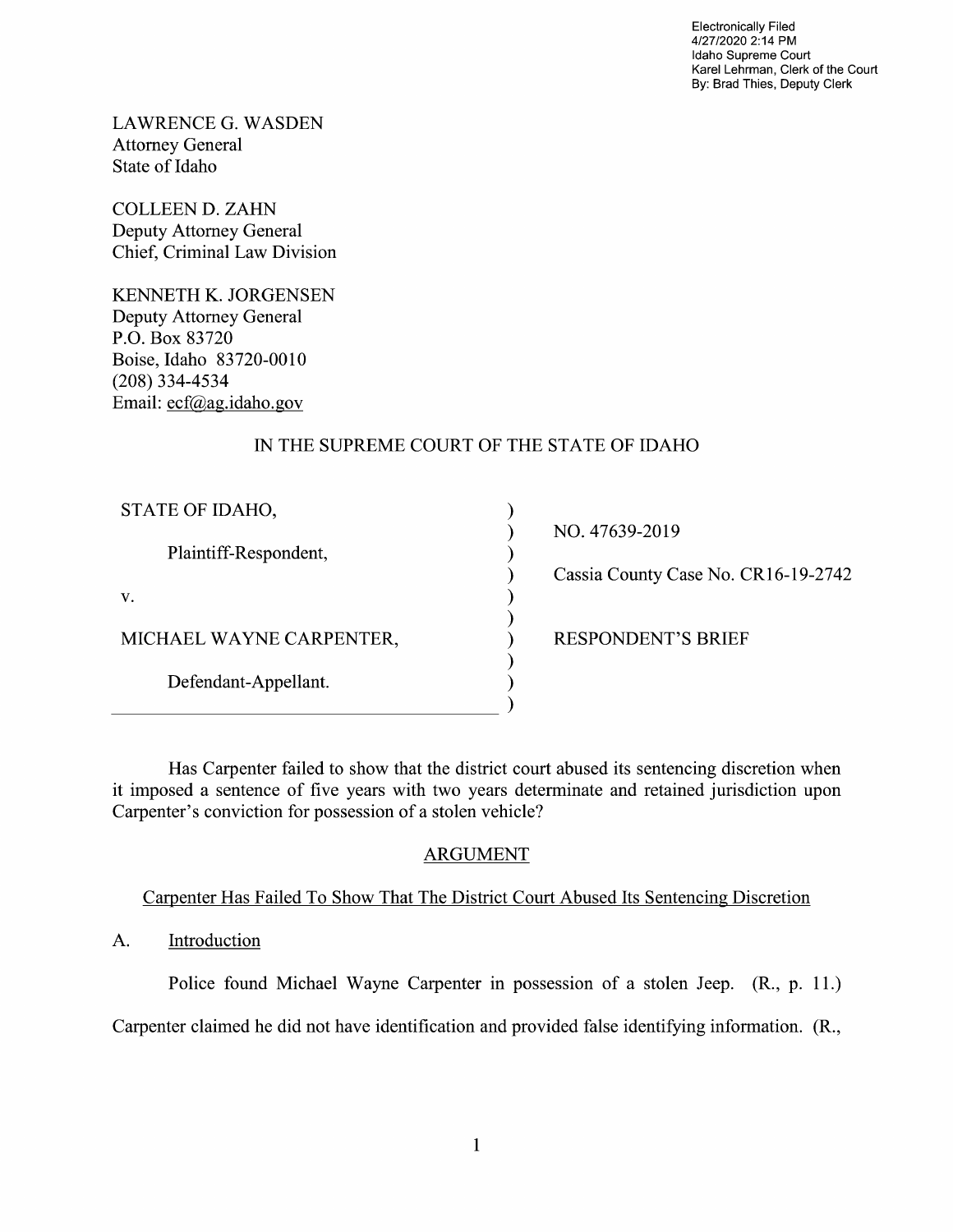p. 11.) In the Jeep police found a methamphetamine smoking pipe with methamphetamine residue 0n it. (R., pp. 11-12.)

The state charged Carpenter with possession of stolen vehicle, possession of a controlled substance, and providing false information to an officer.  $(R., pp. 22-23.)$  Carpenter pled guilty to possession of a stolen vehicle in a plea agreement whereby the state agreed to dismiss the other charges and recommend a sentence of five years with two years determinate with retained jurisdiction. (R., pp. 43-45, 56-57; 8/20/19 Tr., p. 4, L.  $3-p$ . 14, L. 23.) Carpenter failed to appear at sentencing.  $(R., p. 61.)$  Despite Carpenter's breach of the terms of the plea agreement by failing to appear at sentencing, the prosecution made the recommendation of a five years sentence with two years determinate and retained jurisdiction as agreed in the plea agreement.  $(10/29/19 \text{ Tr.}, \text{p.})$ 7, Ls. 2-10; p. 8, Ls. 1-9.)

The defense also recommended a sentence of five years with two years determinate, but asked for probation.  $(10/29/19 \text{ Tr.}, p. 8, L. 24 - p. 9, L. 3.)$  In the alternative, if the district court did not grant probation, Carpenter requested a sentence of "one to three [years] imposed." (10/29/19 Tr., p. 9, L. 22 - p. 10, L. 2.) This latter recommendation was based on a belief that parole would be preferable to probation.  $(10/29/19 \text{ Tr.}, p. 11, L. 12 - p. 12, L. 3.)$ 

The district court imposed a sentence of five years with two years determinate and retained jurisdiction.  $(R., pp. 69-71; 10/29/19$  Tr., p. 15, Ls. 4-24.) Carpenter filed a timely notice of appeal. (R., pp. 80-81.)

On appeal Carpenter argues that his sentence 0f five years With two years determinate is excessive because of mitigating circumstances. (Appellant's brief, pp. 3-5.) He has failed to show an abuse of discretion because the record supports the sentence imposed.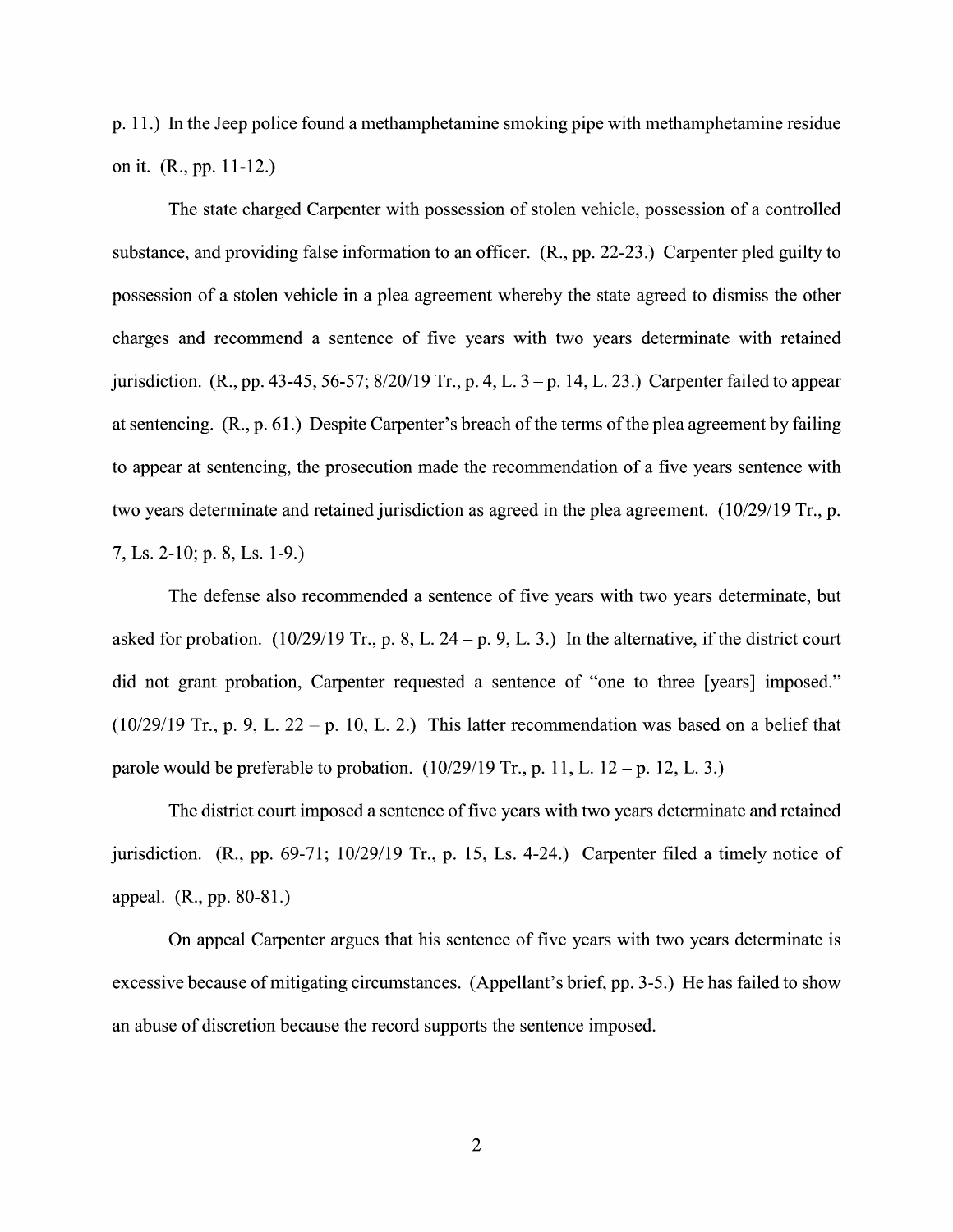#### B. Standard Of Review

The length of a sentence is reviewed under an abuse of discretion standard considering the defendant's entire sentence. State V. Oliver, 144 Idaho 722, 726, 170 P.3d 387, 391 (2007) (citing State V. Strand, <sup>137</sup> Idaho 457, 460, <sup>50</sup> P.3d 472, <sup>475</sup> (2002); State V. Huffman, <sup>144</sup> Idaho 201, 159 P.3d 838 (2007)). It is presumed that the fixed portion of the sentence Will be the defendant's probable term of confinement. Li. (citing State V. Trevino, 132 Idaho 888, 980 P.2d 552 (1999)). Where a sentence is within statutory limits, the appellant bears the burden of demonstrating that it is a clear abuse of discretion. State v. Baker,  $136$  Idaho  $576$ ,  $577$ ,  $38$  P.3d  $614$ ,  $615$  ( $2001$ ) (citing State v. Lundquist, 134 Idaho 831, 11 P.3d 27 (2000)). In evaluating whether a lower court abused its discretion, the appellate court conducts a four-part inquiry, which asks "whether the court:  $(1)$ correctly perceived the issue as one of discretion; (2) acted within the outer boundaries of its discretion; (3) acted consistently with the legal standards applicable to the specific choices available to it; and (4) reached its decision by the exercise of reason." State v. Herrera, 164 Idaho 261, 272, <sup>429</sup> P.3d 149, <sup>160</sup> (2018) (citing Lunneborg V. MV Fun Life, <sup>163</sup> Idaho 856, 863, <sup>421</sup> P.3d 187, 194 (2018)).

### C. Carpenter Has Shown No Abuse Of The District Court's Discretion

To bear the burden of demonstrating an abuse of discretion, the appellant must establish that, under any reasonable view of the facts, the sentence was excessive. State v. Farwell, 144 Idaho 732, 736, 170 P.3d 397, 401 (2007). In determining whether the appellant met this burden, the court considers the entire sentence but, because the decision t0 release the defendant on parole is exclusively the province of the executive branch, presumes that the determinate portion Will be the period of actual incarceration. State v. Bailey, 161 Idaho 887, 895, 392 P.3d 1228, 1236 (2017) (citing Oliver, 144 Idaho at 726, 170 P.3d at 391). To establish that the sentence was excessive,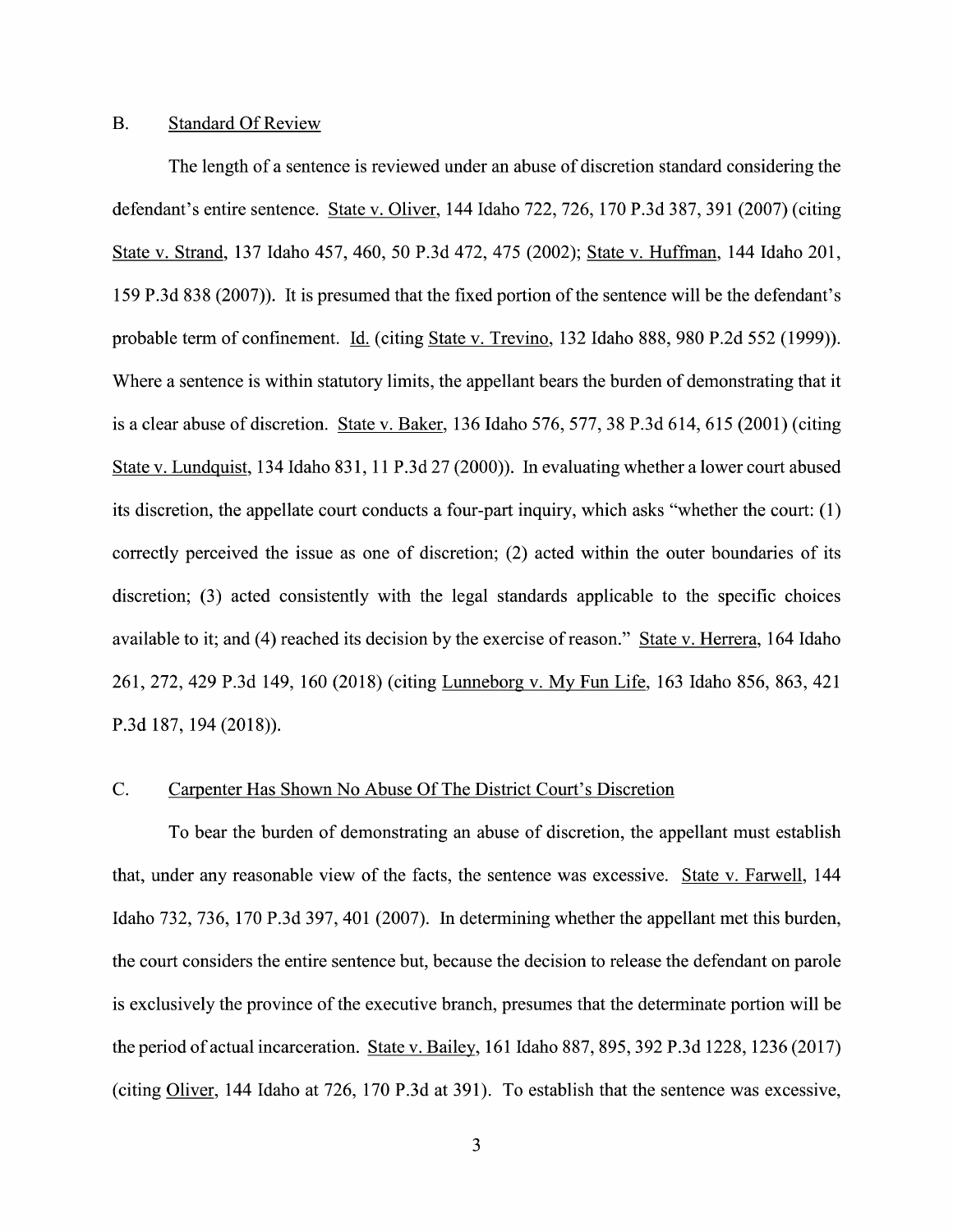the appellant must demonstrate that reasonable minds could not conclude the sentence was appropriate to accomplish the sentencing goals of protecting society, deterrence, rehabilitation, and retribution. <u>Farwell,</u> 144 Idaho at 736, 170 P.3d at 401. A sentence is reasonable "'if it appears necessary to accomplish the primary objective of protecting society and to achieve any or all of the related goals of deterrence, rehabilitation, or retribution." Bailey, 161 Idaho at 895-96, 392 P.3d at 1236-37 (quoting State V. McIntosh, 160 Idaho 1, 8, 368 P.3d 621, 628 (2016)).

In imposing the sentence of five years with two years determinate and retaining jurisdiction the district court considered the sentencing materials and the arguments, and applied the correct legal standards. (10/29/19 Tr., p. 12, Ls. 8-25.) The district court found Carpenter was not an appropriate candidate for probation at least in part because of his failure to abide by the terms of his pre-sentencing releases in two cases.  $(10/29/19 \text{ Tr.}, p. 13, L. 23 - p. 14, L. 14.)$  The district court considered Carpenter's age which, at 25, the court considered "young." (10/29/19 Tr., p. 14, Ls. 2-4.) It also considered Carpenter's "substance abuse issues." (10/29/19 Tr., p. 14, L. 18.) The district court then imposed its sentence of five years with two years determinate and retained jurisdiction. (R., pp. 69-71; 10/29/19 Tr., p. 15, Ls. 4-24.)

The record supports the direct court's sentence. Carpenter's record contains ten misdemeanor convictions and four probation violations since 2012. (PSI, pp. 5-9.) An additional felony sentencing for possession of a controlled substance was pending in a different county. (PSI, p. 8.) Carpenter failed to appear for his initial sentencing date. (R., p. 61.) He was determined to be a moderate risk of re-offense. (PSI, p. 18.) The district court's conclusion that Carpenter merited a sentence of five years with two years determinate with retained jurisdiction for his second felony, a theft-related crime, is supported by the record.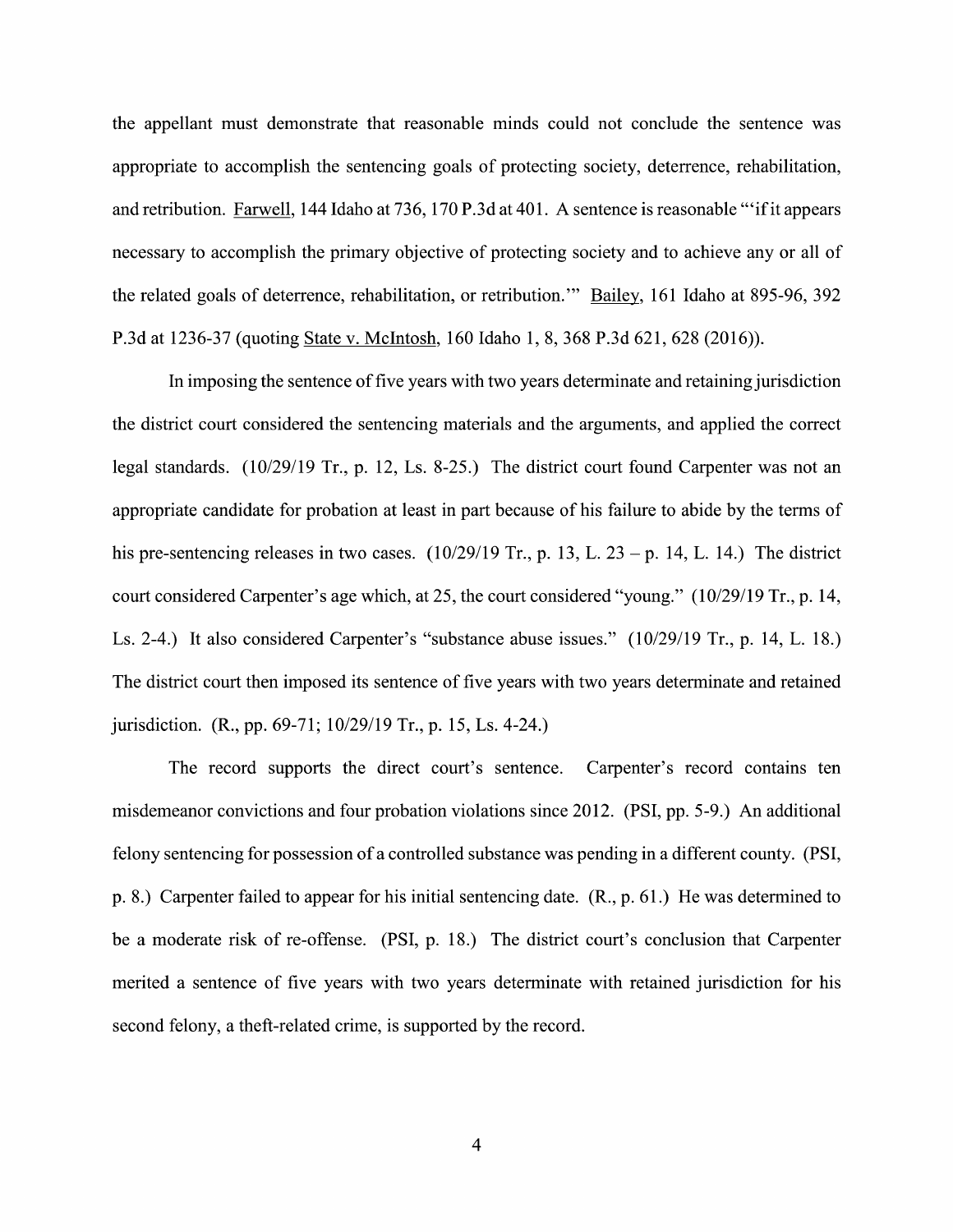Carpenter argues his sentence is excessive in "light of the mitigating factors." (Appellant's brief, p. 4.) Those mitigating factors are, according to Carpenter, a "turbulent childhood," a lack of "difficulty obtaining or holding employment," and his "expressed remorse" and acceptance 0f responsibility. (Appellant's brief, pp. 4-5.) These factors, to the extent they are mitigating, do not show an abuse of discretion.

Carpenter points out that he had an absentee father, a mother who died of a heroin overdose when he was young, and that he was in foster care until his adoption at age 12. (Appellant's brief p. 4 (citing PSI, p. 10).) Carpenter does not articulate how this information is mitigating. (Appellant's brief, p. 4.) While presenting him sympathetically, this information does not make him less of a risk to society, more amenable to rehabilitation, less deserving of punishment, or not in need 0f deterrence.

Carpenter next contends he does not have difficulty finding or maintaining employment. (Appellant's brief, p. 4 (citing PSI, p. 13).) The cited portion of the PSI shows that in the four years and ten months from January, 2015, until October, 2019, Carpenter was employed in two different jobs for a total of two years and five months. (PSI, p. 13.) Being employed half the time over the last few years is of little, if any, mitigating value.

Finally, Carpenter relies upon his expressions 0f remorse and acceptance of responsibility. (Appellant's brief, p. 5 (citing  $8/20/19$  Tr., p. 4, L. 6 – p. 5, L. 16; p. 11, L. 25 – p. 12, L. 2; PSI, p. 19).) The only cited expression of remorse relates to another crime. (Appellant's brief, p. 5 (citing PSI, p. 19 (statement accepting responsibility for possession of controlled substance case from other county).) It is unclear how entering the plea agreement and a guilty plea (without even an acknowledgement of guilt) is an expression 0f remorse or acceptance of responsibility. (Appellant's brief, p. 5 (citing  $8/20/19$  Tr., p. 4, L. 6 - p. 5, L. 16; p. 11, L. 25 - p. 12, L. 2).)